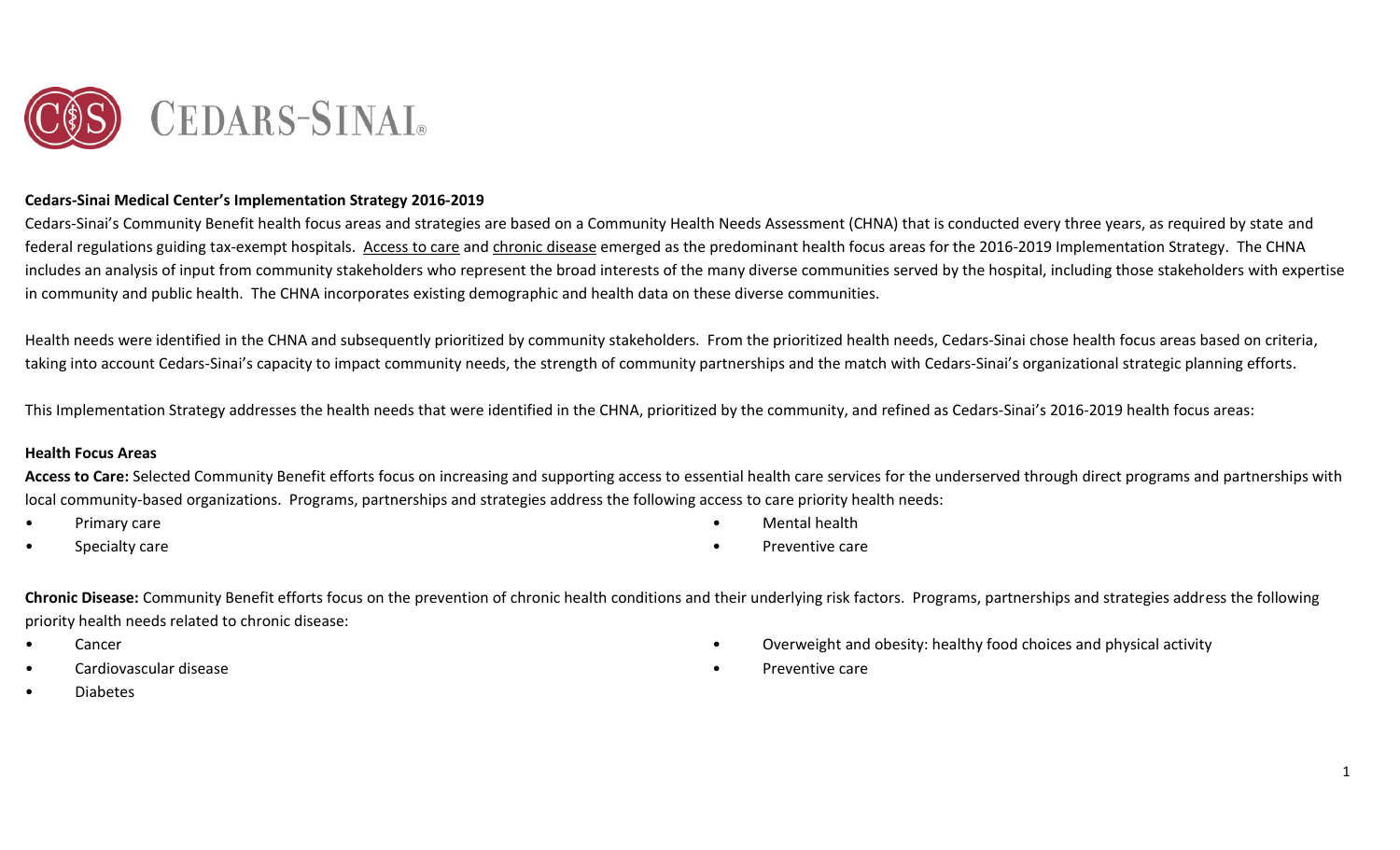#### **Community Benefit Service Area – Prioritized Geography**



Cedars-Sinai addresses health needs in diverse, low-income, underserved communities spanning targeted geographies in Service Planning Areas (SPAs) 4, 5, 6, and 8, as well as other local communities with identified health needs.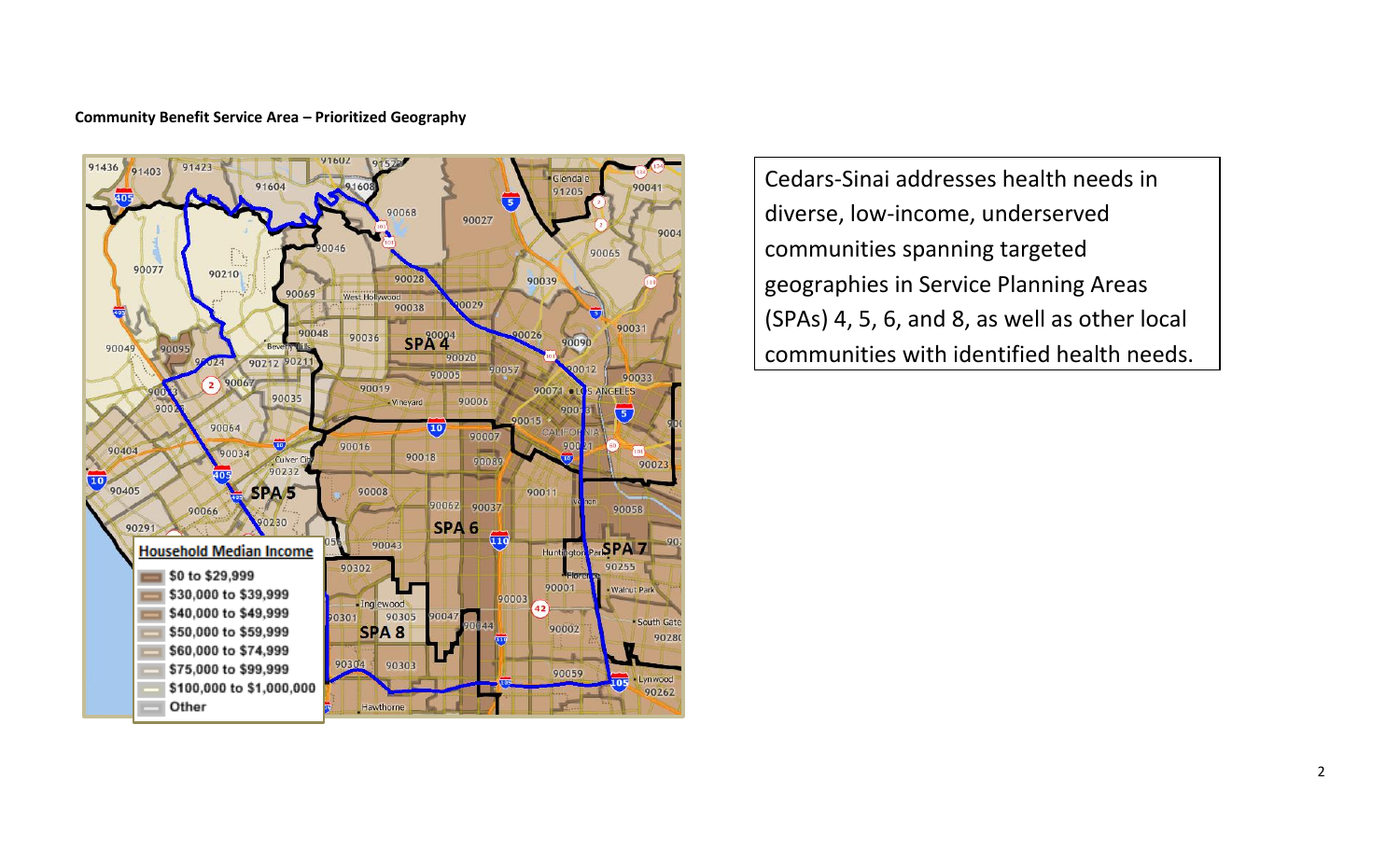**Access to Care (primary care, specialty care, mental health, preventive care)**

## **Goals:**

- **Increase access to health care for medically underserved individuals in our community.**
- **Increase capacity of health care provider partners to meet the needs of the medically underserved in Cedars-Sinai's Community Benefit Service Area.**

### **Impact:**

- **Increase availability and access to primary care, specialty care and preventive care services.**
- **Increase community-based mental health services for vulnerable populations.**
- **Enhance the capacity of Federally Qualified Health Centers (FQHCs) to improve quality, leadership development and financial stability.**

| <b>Health Focus</b>    | <b>Programs and Strategies</b>                                                                             | <b>Partnerships and Collaborations</b>         |
|------------------------|------------------------------------------------------------------------------------------------------------|------------------------------------------------|
| Area                   |                                                                                                            |                                                |
| <b>Primary Care</b>    | <b>C.O.A.C.H.</b>                                                                                          | C.O.A.C.H. provides services in                |
| <b>Specialty Care</b>  | Cedars-Sinai brings no-cost quality health care services to underserved low-income children and their      | collaboration with elementary and middle       |
| <b>Preventive Care</b> | families through C.O.A.C.H. for Kids and Their Families®. Staffed by Cedars-Sinai professionals, two fully | schools, homeless shelters and public          |
|                        | equipped mobile units regularly visit economically disadvantaged neighborhoods to provide preventive       | housing developments. Key collaborative        |
|                        | care, diagnosis and treatment.                                                                             | partners include: Jordan Downs Housing         |
|                        | COACH will serve communities in Pico-Union/Central Los Angeles, South Los Angeles, Watts, Inglewood,       | Development, South Los Angeles Wellness        |
|                        |                                                                                                            | Collaborative, First Ladies Health Initiative  |
|                        | Lennox, Crenshaw/Mid-City, Hollywood/West Hollywood and Downtown/Skid Row.                                 | and the LA Trust Learning Collaborative.       |
|                        | <b>Cedars-Sinai's Ambulatory Care Clinic</b>                                                               | Key partners include: Cedars-Sinai internal    |
|                        | The internal medicine and specialty clinics in the Cedars-Sinai Ambulatory Care Center will provide        | departments, including imaging, pharmacy       |
|                        | outpatient services to adult vulnerable populations. This care ranges from screening and preventive        | and laboratory services.                       |
|                        | health measures to management of diabetes and cardiovascular disease. Attending physicians and             |                                                |
|                        | medical residents will see patients for primary and selected specialty care areas.                         |                                                |
|                        | Training and Direct Medical Care: Saban Community Clinic and other Federally Qualified Health              | Key partners include: Saban Community          |
|                        | <b>Centers (FQHCs)</b>                                                                                     | Clinic, Venice Family Clinic, Eisner Pediatric |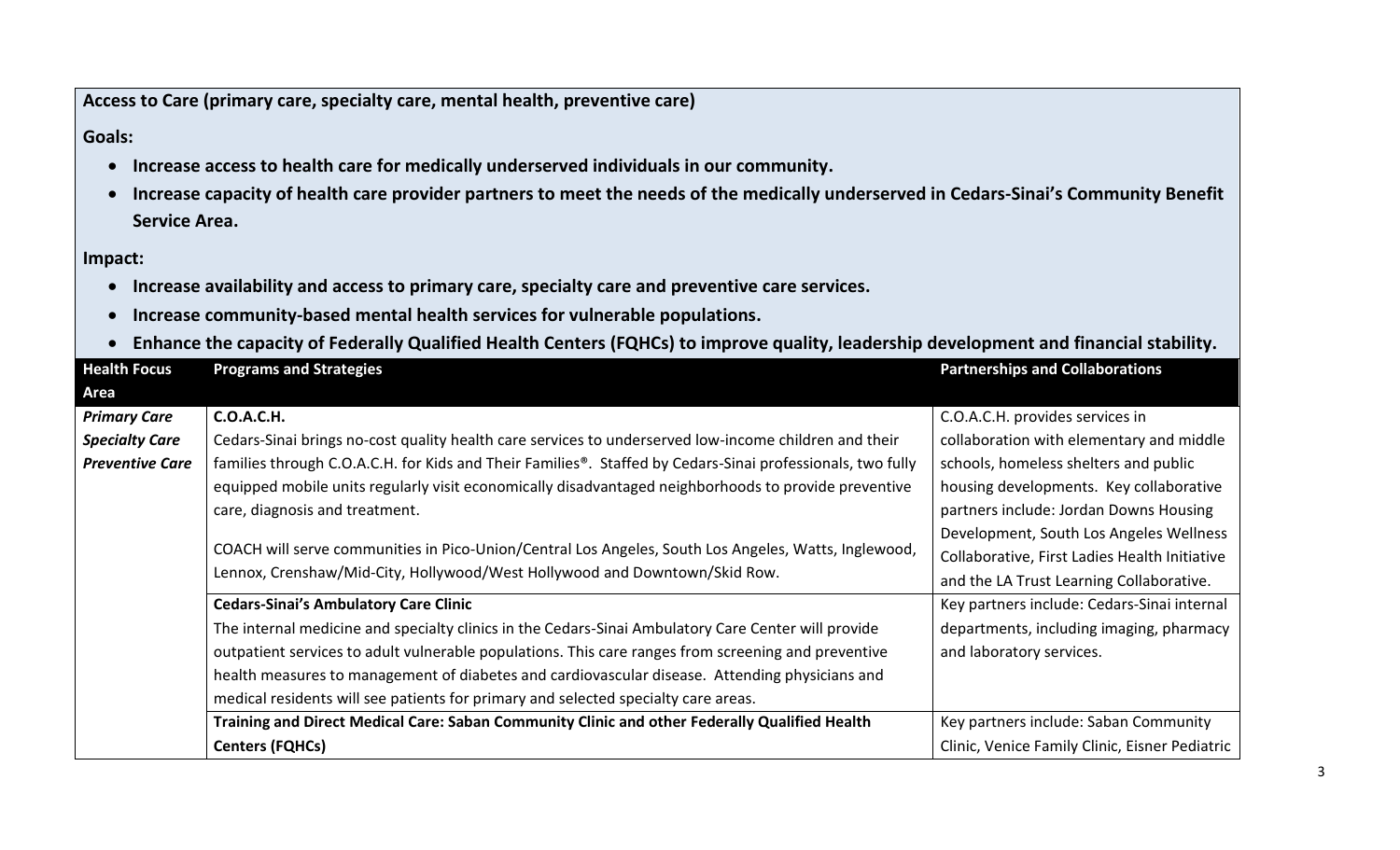| Cedars-Sinai physicians will provide adolescent and adult patients access to primary care at the Saban          | and Family Clinic, the Korean Health       |
|-----------------------------------------------------------------------------------------------------------------|--------------------------------------------|
| Community Clinic. Cedars-Sinai provides supervisorial clinical staff for primary and specialty clinics every    | Information and Resource (KHEIR) Center    |
| week and also financially supports Saban Community Clinic's Chief Medical Officer. Cedars-Sinai also            | <b>Clinic and Planned Parenthood Los</b>   |
| funds the costs of labs for uninsured patients seen at the clinic. Cedars-Sinai participates on an ongoing      | Angeles.                                   |
| basis in executive-level operational discussions.                                                               |                                            |
| Cedars-Sinai partners with additional FQHCs for medical training, to provide primary care to vulnerable         |                                            |
| populations. FQHC partnerships give physicians-in-training experience treating a wide range of medical          |                                            |
| conditions, as well as important exposure to a broad and varied population - culturally, ethnically,            |                                            |
| racially and in socio-economic status.                                                                          |                                            |
| <b>Cedars-Sinai Case Management and Social Work</b>                                                             | The National Healthcare Foundation         |
| Cedars-Sinai will provide vulnerable residents with access to outpatient care, including meal tickets, taxi     | Recuperative Care Center is a key partner. |
| vouchers, bus tokens and recuperative care or post-hospital skilled nursing care.                               |                                            |
| <b>Financial Assistance</b>                                                                                     |                                            |
| Cedars-Sinai is committed to providing access to quality health care for the community and treating all of      |                                            |
| our patients with dignity, compassion and respect. This includes providing services without charge, or at       |                                            |
| significantly discounted prices, to eligible patients who cannot afford to pay for part or all of their care as |                                            |
| provided by the Policy. In addition, we offer our patients a variety of payment plans and options to meet       |                                            |
| their financial needs even if they do not qualify for assistance under the Policy.                              |                                            |
| Grant-Making: Cedars-Sinai's Community Clinic Initiative - Strengthening LA's Safety Net                        | Key partners and collaborators include:    |
| Cedars-Sinai recognizes the critical role of partnerships in promoting access to high-quality care for          | FQHCs and Look-alikes, the Institute for   |
| underserved populations. Multi-dimensional partnerships include significant investments to strengthen           | High Quality Care, the Community Clinic    |
| the safety net clinic network across Los Angeles, as well as individual capacity-building grants to clinics.    | Association of Los Angeles County and the  |
| Cedars-Sinai grants support programs promoting leadership and effectiveness at FQHCs and FQHC look-             | Healthforce Center at the University of    |
| alikes. Each program will address a different set of challenges facing community clinics, including             | California San Francisco.                  |
| developing the next generation of leaders, furthering a culture of quality and promoting financial              |                                            |
| acumen and preparation for payment reform. Over 32 clinics have participated in programs, and over 23           |                                            |
|                                                                                                                 |                                            |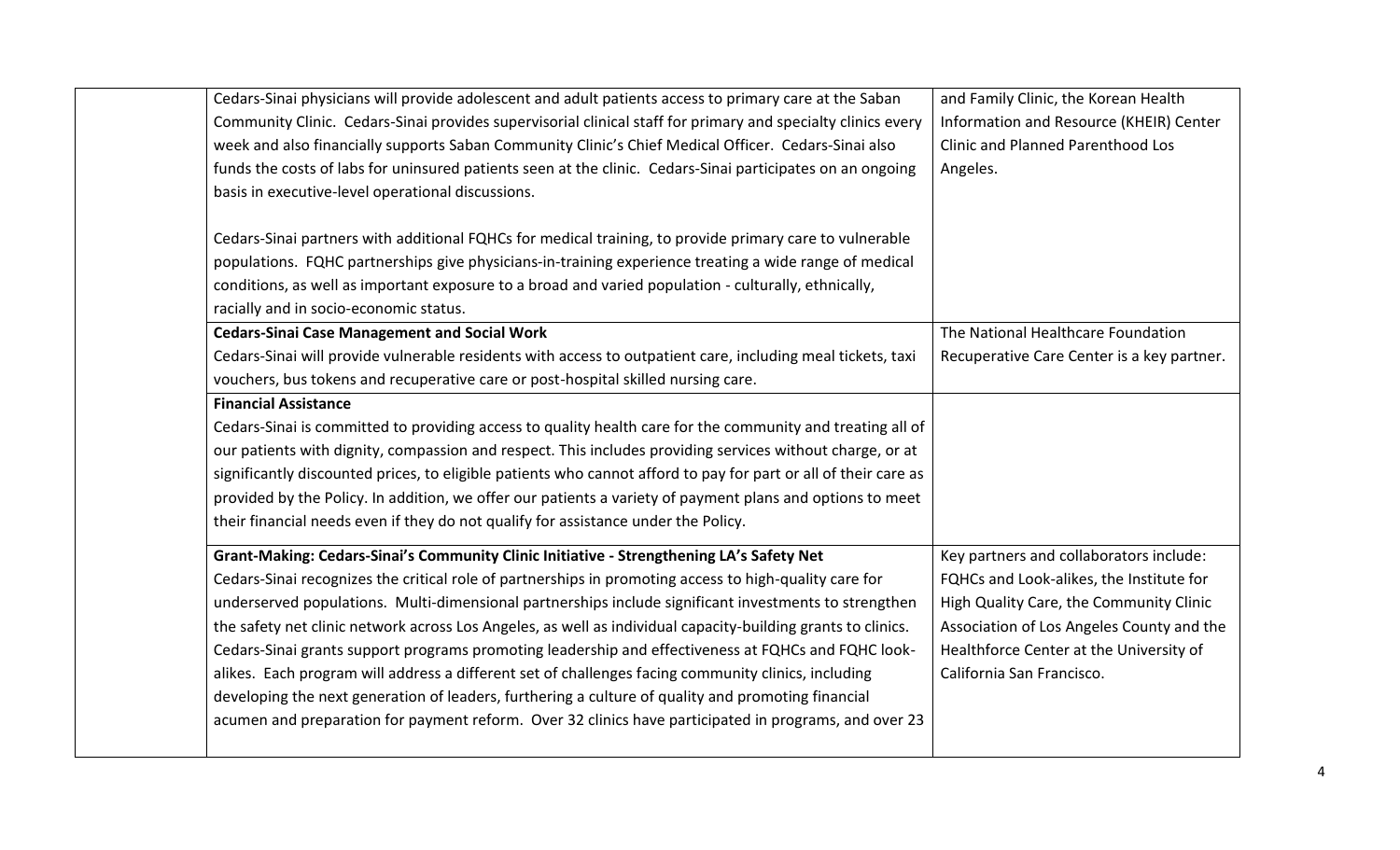|                      | will continue to engage in significant year-long programs focused on performance improvement projects<br>and in-depth financial benchmarking.                                                                                                                                                                                                                                                                                                                                                                                                                     |                                                                                                                                                                                                                                                                                                                                                          |
|----------------------|-------------------------------------------------------------------------------------------------------------------------------------------------------------------------------------------------------------------------------------------------------------------------------------------------------------------------------------------------------------------------------------------------------------------------------------------------------------------------------------------------------------------------------------------------------------------|----------------------------------------------------------------------------------------------------------------------------------------------------------------------------------------------------------------------------------------------------------------------------------------------------------------------------------------------------------|
| <b>Mental Health</b> | <b>Psychological Trauma Center</b><br>The Psychological Trauma Center will continue to offer school-based art therapy programs and services<br>in 28 schools for students impacted by trauma or stressors. The groups follow a 12-week curriculum<br>which includes subjects as varied as trauma, loss and grief, self-esteem, anger management, divorce and<br>substance abuse. Additionally, the Psychological Trauma Center will continue to offer crisis Intervention<br>services, staff and teacher training, substance abuse education and summer programs. | Key partners include: elementary, middle<br>and high schools, along with the Los<br>Angeles Unified School District (LAUSD).                                                                                                                                                                                                                             |
|                      | <b>Community Mental Health Grants</b><br>Cedars-Sinai will continue to provide mental health grants to increase access to mental health services.<br>The Community Mental Health Grant program focuses grants on mental health needs for vulnerable<br>populations - particularly the uninsured and underinsured. Grants support the provision of direct<br>services to marginalized community members facing significant economic barriers as well as, in many<br>cases, comorbidities.                                                                          | Community-based mental health care<br>providers serving vulnerable populations<br>are key partners.                                                                                                                                                                                                                                                      |
|                      | <b>C.O.A.C.H.</b><br>C.O.A.C.H. for Kids and Their Families® services include counseling, parenting support groups, parent<br>education classes, mental health and children's groups. Case management and social service<br>assessments include plans and referrals for help with issues such as housing and job training.                                                                                                                                                                                                                                        | C.O.A.C.H. partners with and participates<br>in regional collaboratives seeking to<br>support individuals and families' mental<br>health and case management needs. Key<br>collaboratives C.O.A.C.H. participates in<br>include: the Southern California Mobile<br>Health Clinics Coalition, the Faith-Based<br>Advisory Council, Watts Gang Task Force. |
|                      | <b>Teen Line</b><br>Teen Line, an independent, Cedars-Sinai supported, nonprofit organization that is housed on the Medical<br>Center's premises, provides crisis intervention and prevention, education to schools and adolescent-<br>serving agencies, peer counseling and referrals for adolescents ages 12 to 19. The Teen Line hotline,<br>answered by intensively trained high school students, is open daily and receives calls from teens across<br>the nation.                                                                                           | Teen Line collaborators include funding<br>partners, as well as regional and national<br>resource partners providing added<br>support for teens.                                                                                                                                                                                                         |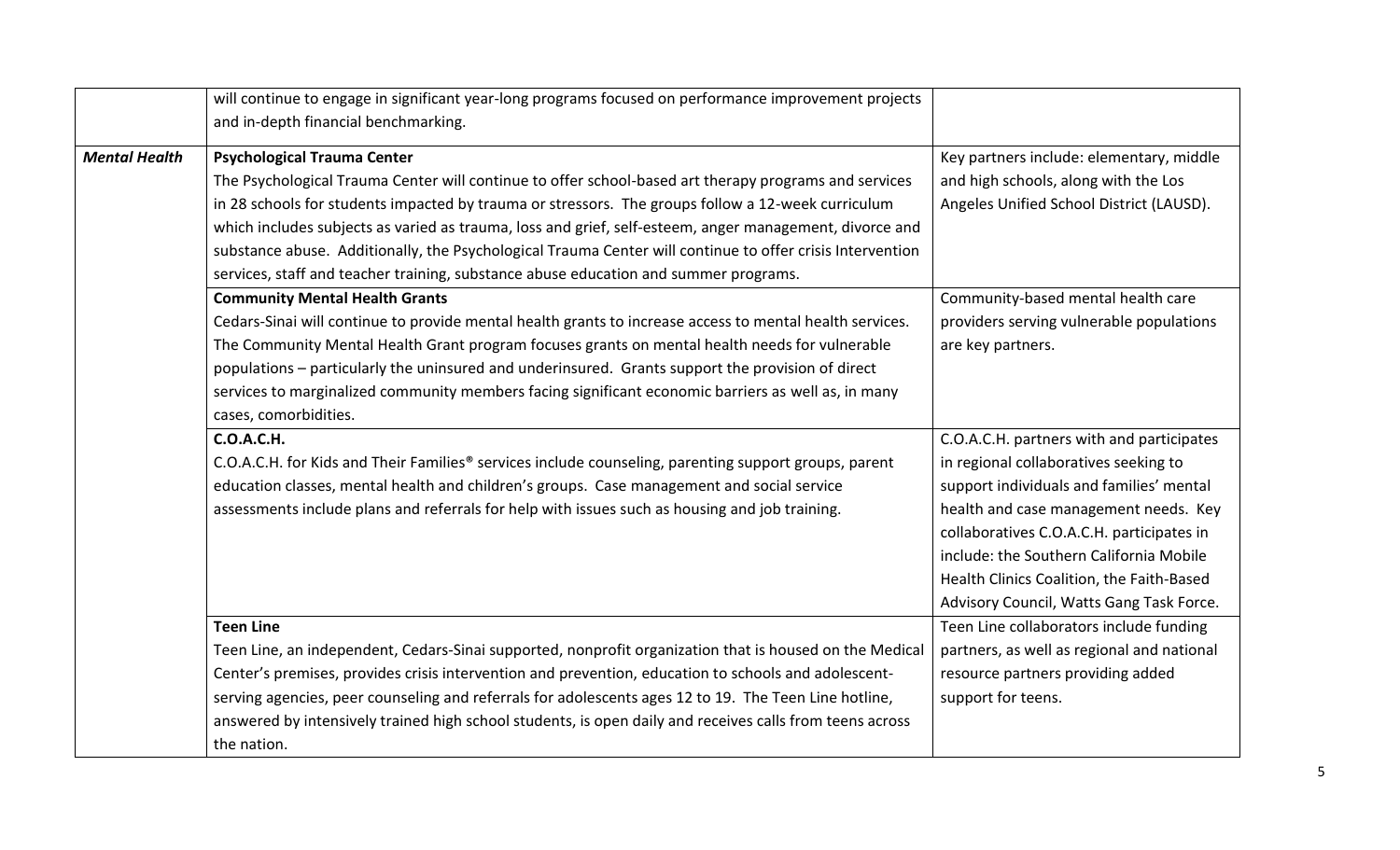**Chronic Disease (Cancer, Cardiovascular Disease, Diabetes, Overweight and Obesity, and Preventive Care)**

## **Goals:**

- **Reduce the impact of chronic diseases on health and increase the focus on chronic disease prevention and treatment education.**
- **Reduce overweight and obesity as a result of increased healthy eating and physical activity.**

### **Impact:**

- **Improve screening, prevention and treatment of chronic diseases.**
- **Increase individuals' compliance with chronic disease prevention and management recommendations.**
- **Increase access to healthy food and physical activity options in the community.**

| <b>Health Focus</b> | <b>Programs and Strategies</b>                                                                                                                                                                                                                                                                                                                                                                                                                                                                                                                                                                                                                                                                                                                                                                                                                                                                                                                                | <b>Partnerships and Collaborations</b>                                                                                                        |
|---------------------|---------------------------------------------------------------------------------------------------------------------------------------------------------------------------------------------------------------------------------------------------------------------------------------------------------------------------------------------------------------------------------------------------------------------------------------------------------------------------------------------------------------------------------------------------------------------------------------------------------------------------------------------------------------------------------------------------------------------------------------------------------------------------------------------------------------------------------------------------------------------------------------------------------------------------------------------------------------|-----------------------------------------------------------------------------------------------------------------------------------------------|
| Area                |                                                                                                                                                                                                                                                                                                                                                                                                                                                                                                                                                                                                                                                                                                                                                                                                                                                                                                                                                               |                                                                                                                                               |
| <b>Cancer</b>       | <b>Patient and Community Support Groups</b><br>Cancer Exercise Program supports people who have cancer-related fatigue. The program provides a<br>$\bullet$<br>foundation for individuals to continue exercising using community resources after completion.<br>Cancer Survivor Support Group is a 10-week, monthly support group for those with cancer who are<br>$\bullet$<br>nearing or finished with treatment.<br>Cancer Survivorship Services provide rehabilitation medicine to cancer patients, including social<br>$\bullet$<br>services, exercise recovery, nutrition services, grant studies, and referral services to assist with<br>healing and rehabilitation and improve quality of life after cancer treatment.<br>Hematology Oncology Support Groups include Qigong, Restorative and Strengthening Yoga Classes -<br>$\bullet$<br>all designed for cancer survivors and open to community members to help them heal and cope with<br>cancer. | Key partners include: schools,<br>municipalities, faith groups and<br>community-based organizations and the<br><b>American Cancer Society</b> |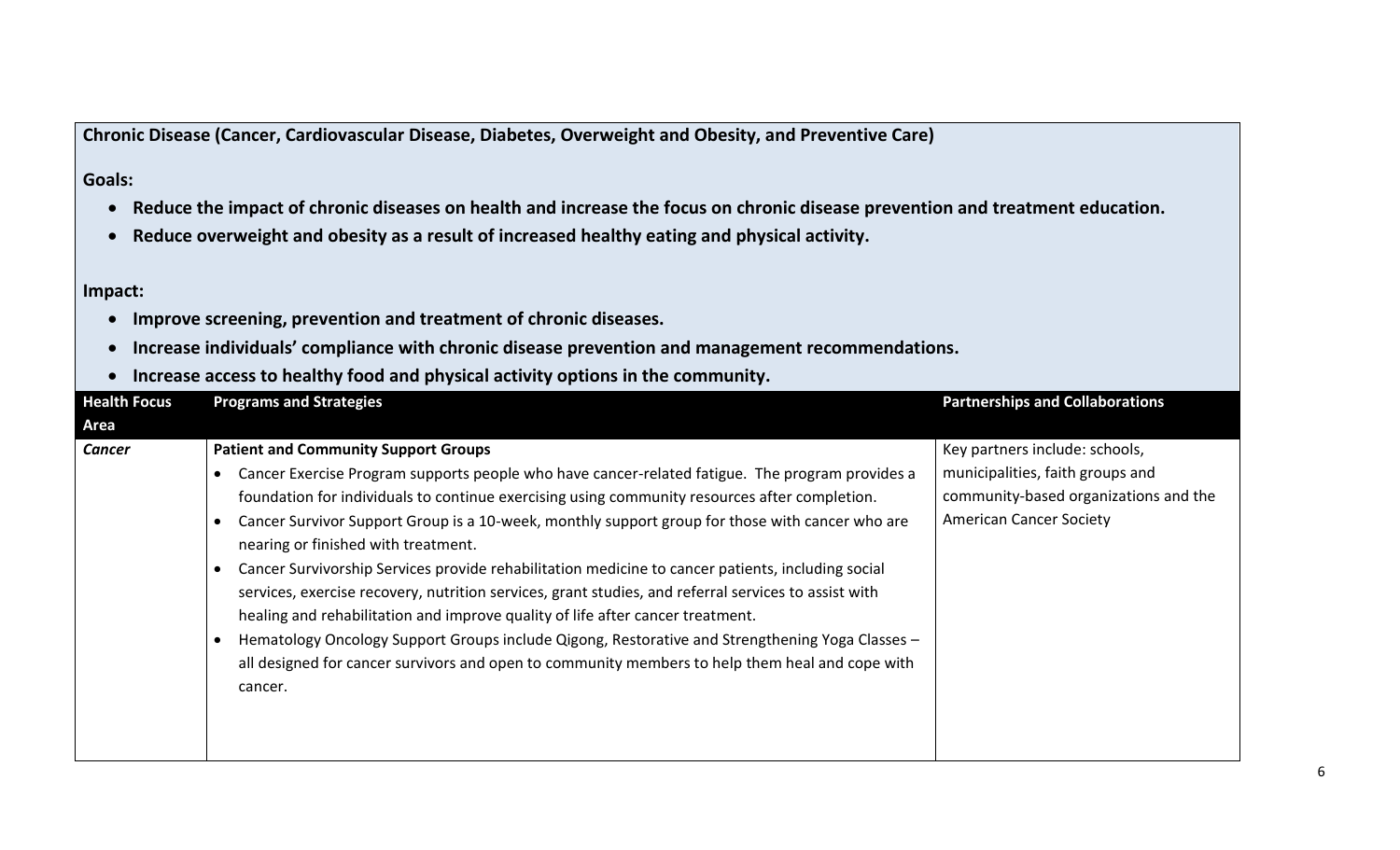|                 | <b>Education</b>                                                                                         |                                            |
|-----------------|----------------------------------------------------------------------------------------------------------|--------------------------------------------|
|                 | Cedars-Sinai will provide cancer education for identified community needs by deploying expert health     |                                            |
|                 | professionals at the Medical Center and in the community. Programs focus on cancer prevention and        |                                            |
|                 | early diagnosis as well as treatment information. They include community education lectures about skin   |                                            |
|                 | cancer awareness, prostate and colorectal cancer, and breast cancer. Additionally, lifestyle-focused     |                                            |
|                 | education such as proper weight management, exercise, tobacco and alcohol will be provided.              |                                            |
|                 | <b>Community-Based Cancer Preventive Screenings</b>                                                      |                                            |
|                 | Based on assessed needs, Cedars-Sinai will continue screening programs for lung, breast, prostate, skin, |                                            |
|                 | colorectal and oral cancers, both at the Medical Center and in the community. These include:             |                                            |
|                 | Throughout the year, the Saul and Joyce Brandman Breast Center at Cedars-Sinai's Samuel Oschin           |                                            |
|                 | Cancer Center participates in community health fairs to provide breast cancer risk assessments,          |                                            |
|                 | provide education on breast health and breast self-exam and provide referrals to other community         |                                            |
|                 | programs, free of charge. Cedars-Sinai also partners with Watts Health Foundation and the American       |                                            |
|                 | Cancer Society to provide discounted mammograms.                                                         |                                            |
|                 | Prostate cancer screening and risk assessments are held annually and include physical examinations,      |                                            |
|                 | laboratory tests, education and referrals for follow up.                                                 |                                            |
|                 | Oral cancer exams are held in collaboration with a community mobile screening van.<br>$\bullet$          |                                            |
|                 | Colorectal cancer testing and screening programs are held in community venues.<br>$\bullet$              |                                            |
|                 | Pulmonary testing and screening programs are held in community venues.<br>$\bullet$                      |                                            |
|                 | Cedars-Sinai also sponsors a reduced cost lung cancer screening program.<br>$\bullet$                    |                                            |
|                 | Community education, lectures and panels addressing prevention, genetics, clinical trials, colon         |                                            |
|                 | cancer and more, with focused efforts towards at risk and ethnic communities.                            |                                            |
| Cardiovascular  | <b>Patient and Community Support Groups</b>                                                              | Key partners include: local cities, senior |
| <b>Disease</b>  | The Diabetes Support Group is coordinated by the Diabetic Outpatient Training and Education Clinic at    | centers, faith-based organizations,        |
| <b>Diabetes</b> | Cedars-Sinai. The Diabetic Support Group meets monthly and is open to the public. The group will         | American Diabetes Association, American    |
|                 | continue to provide nutrition and dietary counseling to help people manage their diabetes.               | Heart Association, Telemundo, and          |
|                 |                                                                                                          | Cedars-Sinai clinical staff.               |
|                 |                                                                                                          |                                            |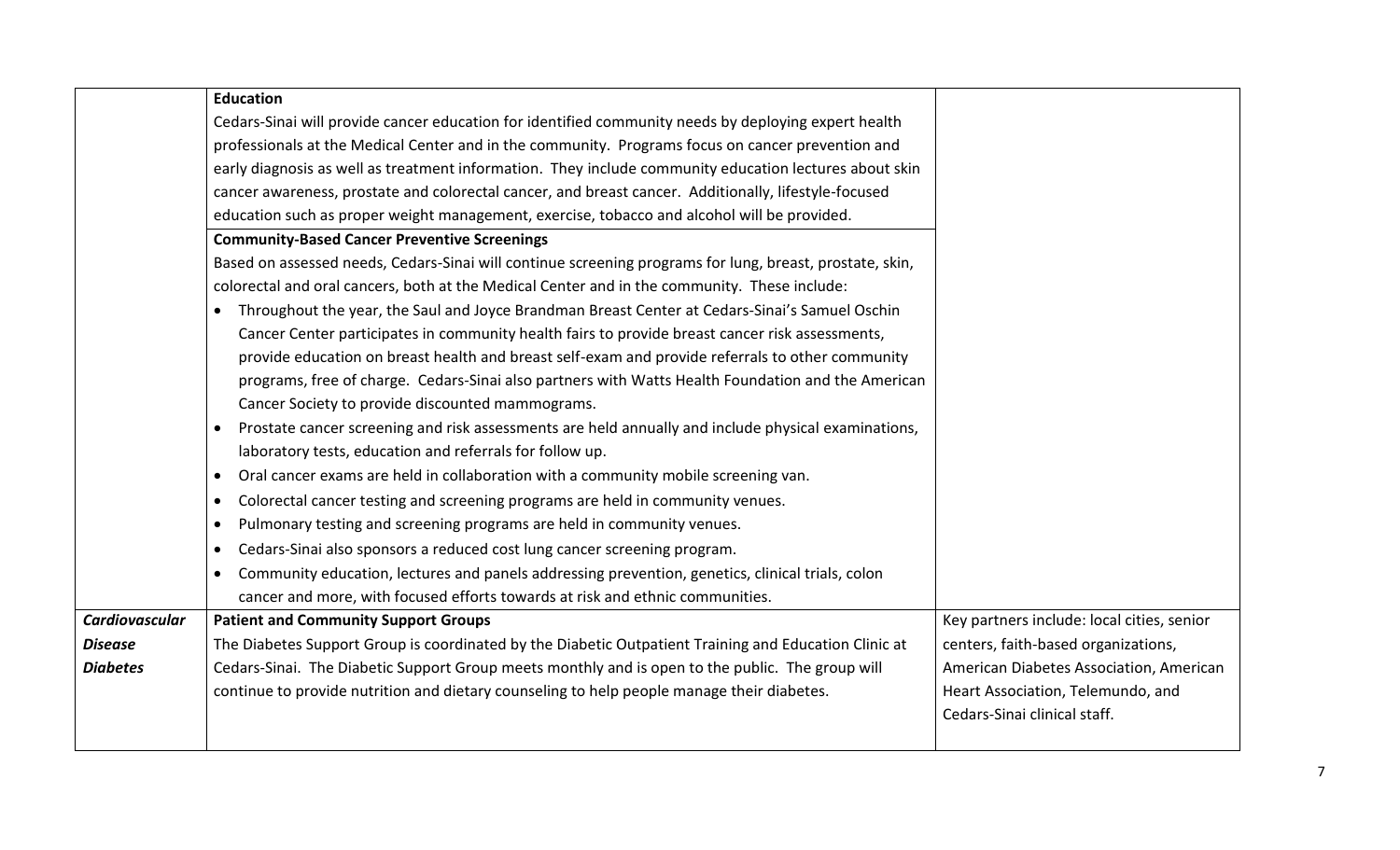|                       | <b>Community Health Programs and Screenings and Health Fairs</b>                                               |                                         |
|-----------------------|----------------------------------------------------------------------------------------------------------------|-----------------------------------------|
|                       | Cedars-Sinai will continue to provide free public screening exams, including point-of-care testing for         |                                         |
|                       | diabetes and cardiovascular disease at diverse community venues and the Medical Center. Examples               |                                         |
|                       | include:                                                                                                       |                                         |
|                       | Partner with the cities of Los Angeles, West Hollywood and Beverly Hills to provide blood glucose,             |                                         |
|                       | cholesterol and blood pressure screenings in partnership with community organizations.                         |                                         |
|                       | Partner with senior centers to provide risk assessment, health screening and preventive health                 |                                         |
|                       | education. In addition, health maintenance programs are designed to allow seniors to maintain                  |                                         |
|                       | independent living and manage diabetes and cardiovascular disease.                                             |                                         |
|                       | Partner with faith-based organizations such as churches and synagogues to provide screening and                |                                         |
|                       | referral programs for cholesterol, diabetes, hypertension and stroke prevention and control.                   |                                         |
|                       | Partner with disease-specific organizations including the American Diabetes Association and                    |                                         |
|                       | American Heart Association to provide risk assessment, health screening and preventive health                  |                                         |
|                       | education.                                                                                                     |                                         |
|                       | Partner with a media organization to hold population-specific health events. Each year Cedars-Sinai            |                                         |
|                       | participates in the Telemundo Health Fair in collaboration with other community organizations to               |                                         |
|                       | provide free/low-cost screening for diseases, counseling and referrals as needed for the Latino                |                                         |
|                       | community.                                                                                                     |                                         |
|                       | Provide community health programs and screenings in collaboration with nursing, medical staff and<br>$\bullet$ |                                         |
|                       | various members of the clinical care team.                                                                     |                                         |
| Overweight and        | <b>Healthy Habits</b>                                                                                          | Key partners include: elementary and    |
| <b>Obesity</b>        | Cedars-Sinai's Healthy Habits program will continue to provide education and technical assistance to           | middle schools, the Los Angeles Unified |
| <b>Healthy Eating</b> | support healthy eating and physical activity among school-aged children and their families in Mid-City         | School District (LAUSD), and local      |
| and Physical          | Los Angeles. Working with underserved communities, Cedars-Sinai health educators provide children              | churches.                               |
| <b>Activity</b>       | and their families with the knowledge and skills needed to adopt healthy lifestyles. Over time, Healthy        |                                         |
|                       | Habits has grown in scope and includes: Healthy Habits for Kids, Healthy Habits for Families, Healthy          |                                         |
|                       | Habits for Middle School, community health displays and workshops, Grocery Store Tour programs,                |                                         |
|                       |                                                                                                                |                                         |
|                       |                                                                                                                |                                         |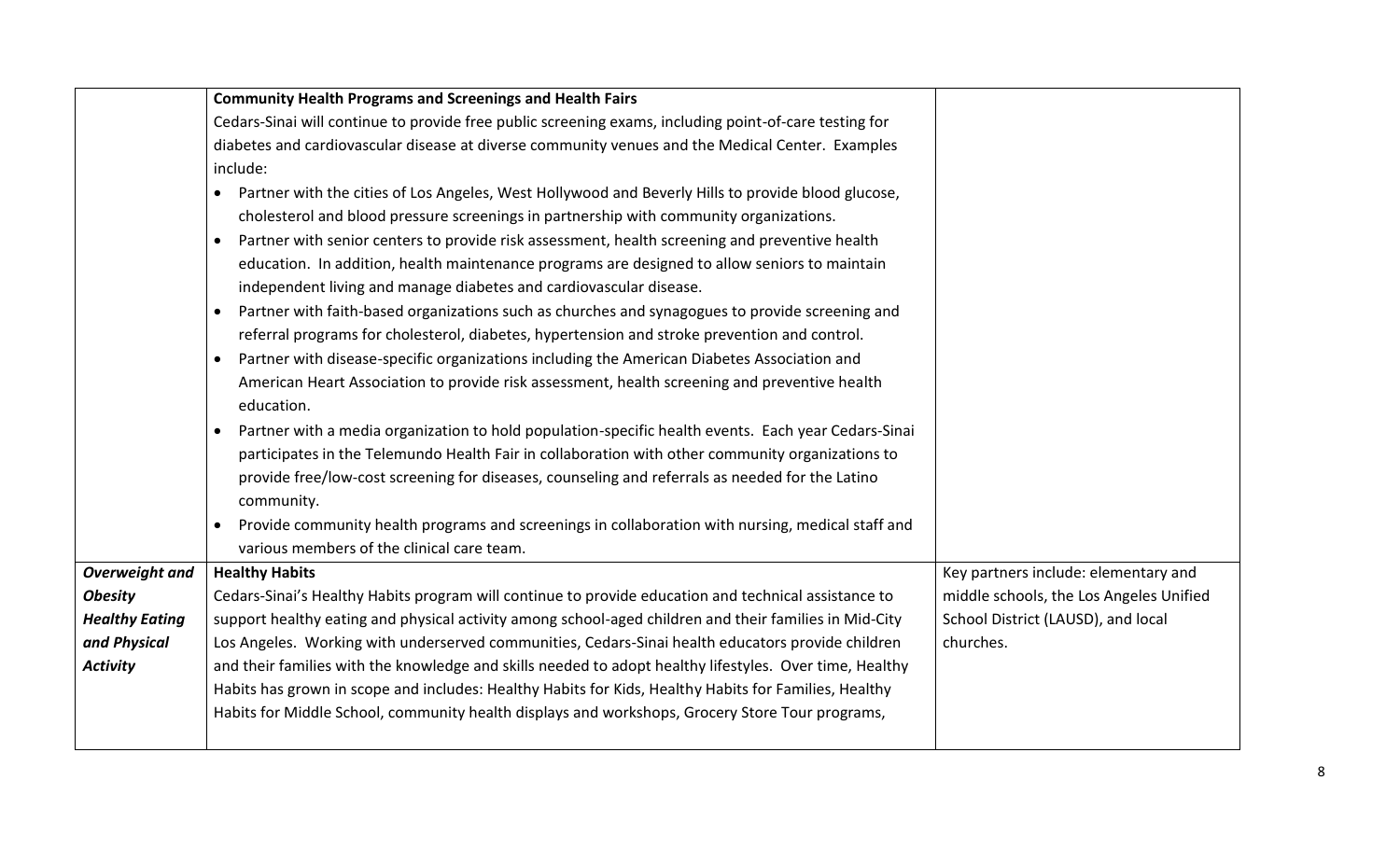|                        | teacher trainings, and ongoing capacity building and technical assistance to community partners<br>throughout Mid-City Los Angeles. |                                               |
|------------------------|-------------------------------------------------------------------------------------------------------------------------------------|-----------------------------------------------|
|                        | <b>C.O.A.C.H.</b>                                                                                                                   | C.O.A.C.H. provides services in               |
|                        | The C.O.A.C.H. Be Healthy, Be Strong! Program will continue to provide intervention and prevention                                  | collaboration with elementary and middle      |
|                        | services, including comprehensive nutrition assessments, counseling and monitoring for overweight and                               | schools, community-based programs,            |
|                        | obese children; preschool nutrition and fitness education; 5th grade nutrition and fitness education;                               | homeless shelters and public housing          |
|                        | nutrition and fitness education through theater arts and gardening; parent education workshops; and                                 | developments. Key collaborative partners      |
|                        | healthy cooking classes for children and parents.                                                                                   | include: Jordan Downs Housing                 |
|                        |                                                                                                                                     | Development, South Los Angeles Wellness       |
|                        |                                                                                                                                     | Collaborative, First Ladies Health Initiative |
|                        |                                                                                                                                     | and the LA Trust Learning Collaborative.      |
|                        | <b>Community Health Programs</b>                                                                                                    | Key partners are senior centers.              |
|                        | Cedars-Sinai will continue to sponsor and implement free programs in the community such as the Walk                                 |                                               |
|                        | for Fitness senior exercise programs held in collaboration with a shopping center and residential living.                           |                                               |
|                        | Healthy eating lectures are provided at the Medical Center and at diverse community locations by                                    |                                               |
|                        | registered dieticians and nutritionists.                                                                                            |                                               |
| <b>Preventive Care</b> | <b>Senior Flu and Pneumococcal Vaccines</b>                                                                                         | Key partners include: schools, work sites,    |
|                        | Cedars-Sinai will continue to provide free immunization programs for children, adults and seniors.                                  | faith-based and community organizations.      |
|                        | Influenza and pneumococcal shots are offered free to the public.                                                                    |                                               |
|                        | <b>C.O.A.C.H.</b>                                                                                                                   |                                               |
|                        | Staffed by Cedars-Sinai professionals, the C.O.A.C.H. for Kids and Their Families <sup>®</sup> program will continue                |                                               |
|                        | to provide preventive care in vulnerable communities. COACH services include immunizations, health                                  |                                               |
|                        | screenings, case management, dental screenings, fluoride varnish treatments, oral health education,                                 |                                               |
|                        | referrals to low-cost or free dental clinics, as well as nutrition and fitness assessments and education.                           |                                               |
|                        | <b>Community Health Programs</b>                                                                                                    |                                               |
|                        | Cedars-Sinai will continue to implement free community lectures at community sites to provide health                                |                                               |
|                        | information to vulnerable populations. Health education lectures are provided by Cedars-Sinai nurses,                               |                                               |
|                        | physicians and other health professionals and cover a wide range of topics identified by the community.                             |                                               |